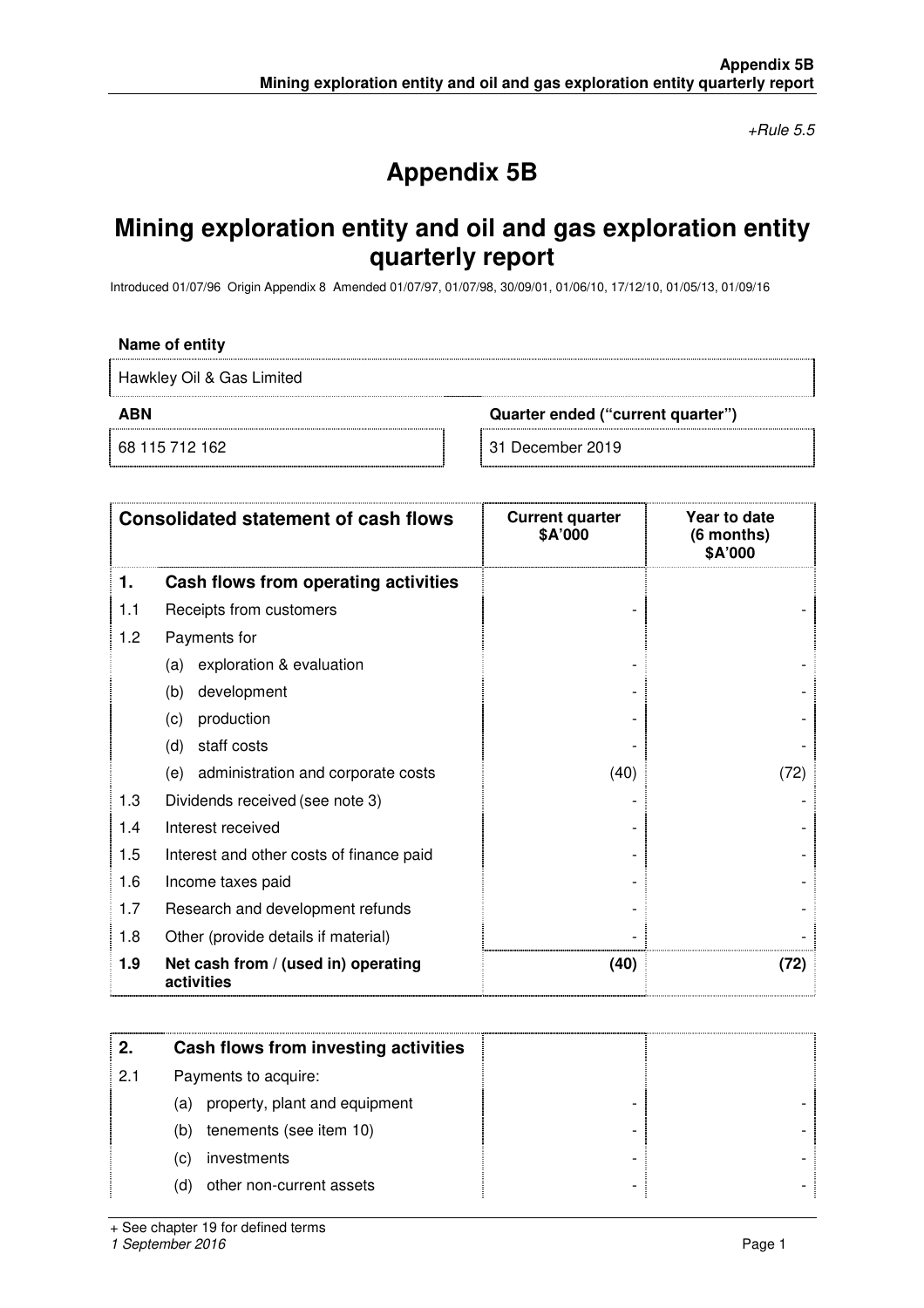**Appendix 5B Mining exploration entity and oil and gas exploration entity quarterly report** 

|     | <b>Consolidated statement of cash flows</b>       | <b>Current quarter</b><br>\$A'000 | Year to date<br>$(6$ months)<br>\$A'000 |
|-----|---------------------------------------------------|-----------------------------------|-----------------------------------------|
| 2.2 | Proceeds from the disposal of:                    |                                   |                                         |
|     | property, plant and equipment<br>(a)              |                                   |                                         |
|     | tenements (see item 10)<br>(b)                    |                                   |                                         |
|     | investments<br>$\left( \mathrm{c}\right)$         |                                   |                                         |
|     | other non-current assets<br>(d)                   |                                   |                                         |
| 2.3 | Cash flows from loans to other entities           |                                   |                                         |
| 2.4 | Dividends received (see note 3)                   |                                   |                                         |
| 2.5 | Other (provide details if material)               |                                   |                                         |
| 2.6 | Net cash from / (used in) investing<br>activities |                                   |                                         |

| 3.   | Cash flows from financing activities                                           |    |    |
|------|--------------------------------------------------------------------------------|----|----|
| 3.1  | Proceeds from issues of shares                                                 |    |    |
| 3.2  | Proceeds from issue of convertible notes                                       |    |    |
| 3.3  | Proceeds from exercise of share options                                        |    |    |
| 3.4  | Transaction costs related to issues of<br>shares, convertible notes or options |    |    |
| 3.5  | Proceeds from borrowings                                                       | 70 | 95 |
| 3.6  | Repayment of borrowings                                                        |    |    |
| 3.7  | Transaction costs related to loans and<br>borrowings                           |    |    |
| 3.8  | Dividends paid                                                                 |    |    |
| 3.9  | Other (provide details if material)                                            |    |    |
| 3.10 | Net cash from / (used in) financing<br>activities                              | 70 | 95 |

| 4.  | Net increase / (decrease) in cash and<br>cash equivalents for the period |      |      |
|-----|--------------------------------------------------------------------------|------|------|
| 4.1 | Cash and cash equivalents at beginning of<br>period                      | 6    | 13   |
| 4.2 | Net cash from / (used in) operating<br>activities (item 1.9 above)       | (40) | (72) |
| 4.3 | Net cash from / (used in) investing activities<br>item 2.6 above)        |      |      |
| 4.4 | Net cash from / (used in) financing activities<br>(item 3.10 above)      | 70   | 95   |
| 4.5 | Effect of movement in exchange rates on<br>cash held                     |      |      |
| 4.6 | Cash and cash equivalents at end of<br>period                            | 36   | 36   |

+ See chapter 19 for defined terms

1 September 2016 **Page 2** Page 2 **Page 2** Page 2 Page 2 Page 2 Page 2 Page 2 Page 2 Page 2 Page 2 Page 2 Page 2 Page 2 Page 2 Page 2 Page 2 Page 2 Page 2 Page 2 Page 2 Page 2 Page 2 Page 2 Page 2 Page 2 Page 2 Page 2 Page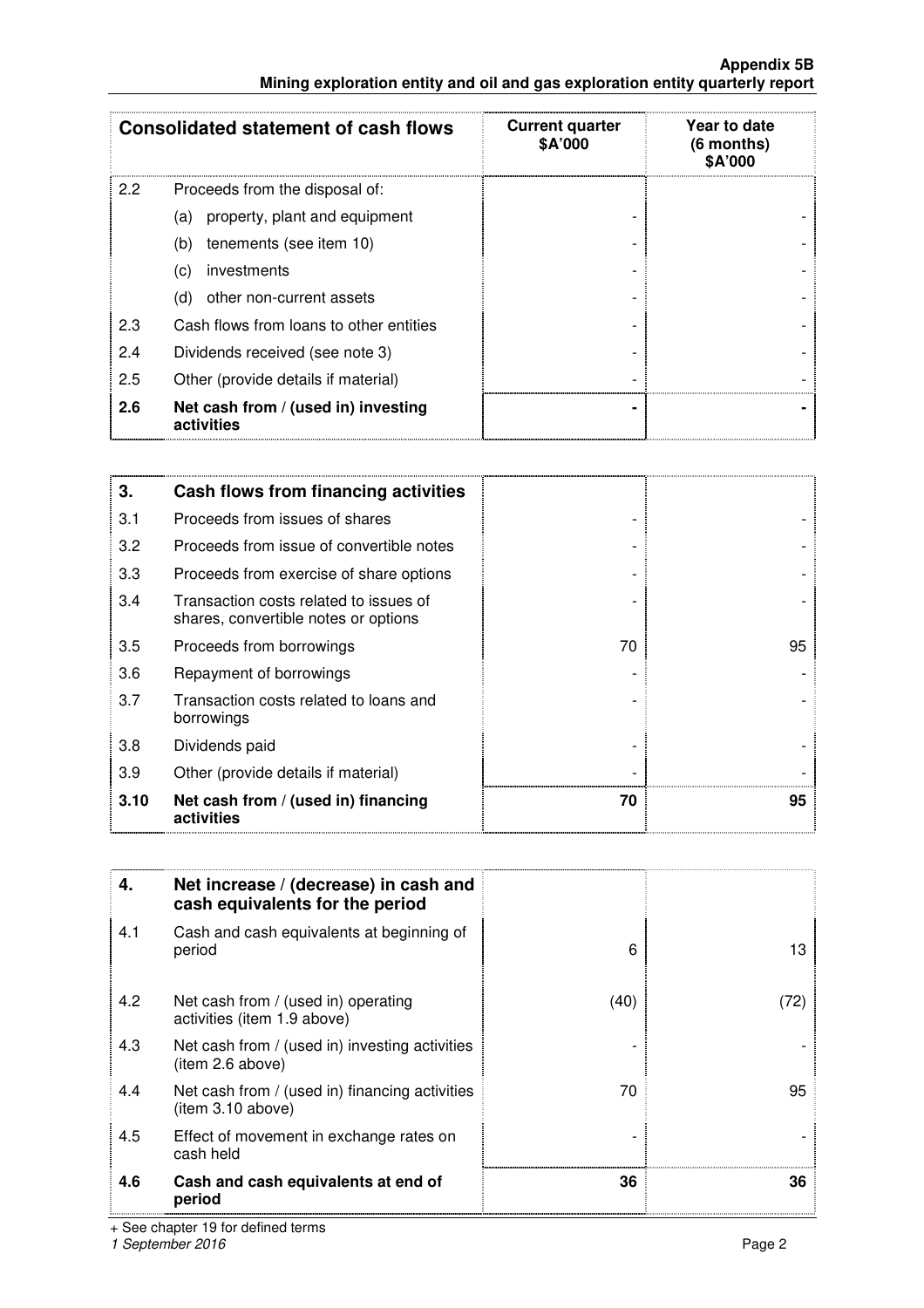| 5.  | Reconciliation of cash and cash<br>equivalents<br>at the end of the quarter (as shown in the<br>consolidated statement of cash flows) to the<br>related items in the accounts | <b>Current quarter</b><br>\$A'000 | <b>Previous quarter</b><br>\$A'000 |
|-----|-------------------------------------------------------------------------------------------------------------------------------------------------------------------------------|-----------------------------------|------------------------------------|
| 5.1 | <b>Bank balances</b>                                                                                                                                                          | 36                                | 6                                  |
| 5.2 | Call deposits                                                                                                                                                                 |                                   |                                    |
| 5.3 | <b>Bank overdrafts</b>                                                                                                                                                        |                                   |                                    |
| 5.4 | Other (provide details)                                                                                                                                                       |                                   |                                    |
| 5.5 | Cash and cash equivalents at end of<br>quarter (should equal item 4.6 above)                                                                                                  | 36                                |                                    |

## **6.** Payments to directors of the entity and their associates **Current quarter** 6.1 Aggregate amount of payments to these parties included in item 1.2 6.2 Aggregate amount of cash flow from loans to these parties included in item 2.3

6.3 Include below any explanation necessary to understand the transactions included in items 6.1 and 6.2

Director and company secretary fees

## **7. Payments to related entities of the entity and their associates**

- 7.1 Aggregate amount of payments to these parties included in item 1.2
- 7.2 Aggregate amount of cash flow from loans to these parties included in item 2.3
- 7.3 Include below any explanation necessary to understand the transaction items 7.1 and 7.2

### 1 September 2016 **Page 3** Page 3

| Gunent quarter<br>\$A'000 |
|---------------------------|
|                           |
|                           |

٦

| <b>Current quarter</b><br>\$A'000 |  |
|-----------------------------------|--|
|                                   |  |
|                                   |  |
|                                   |  |
| ns included in                    |  |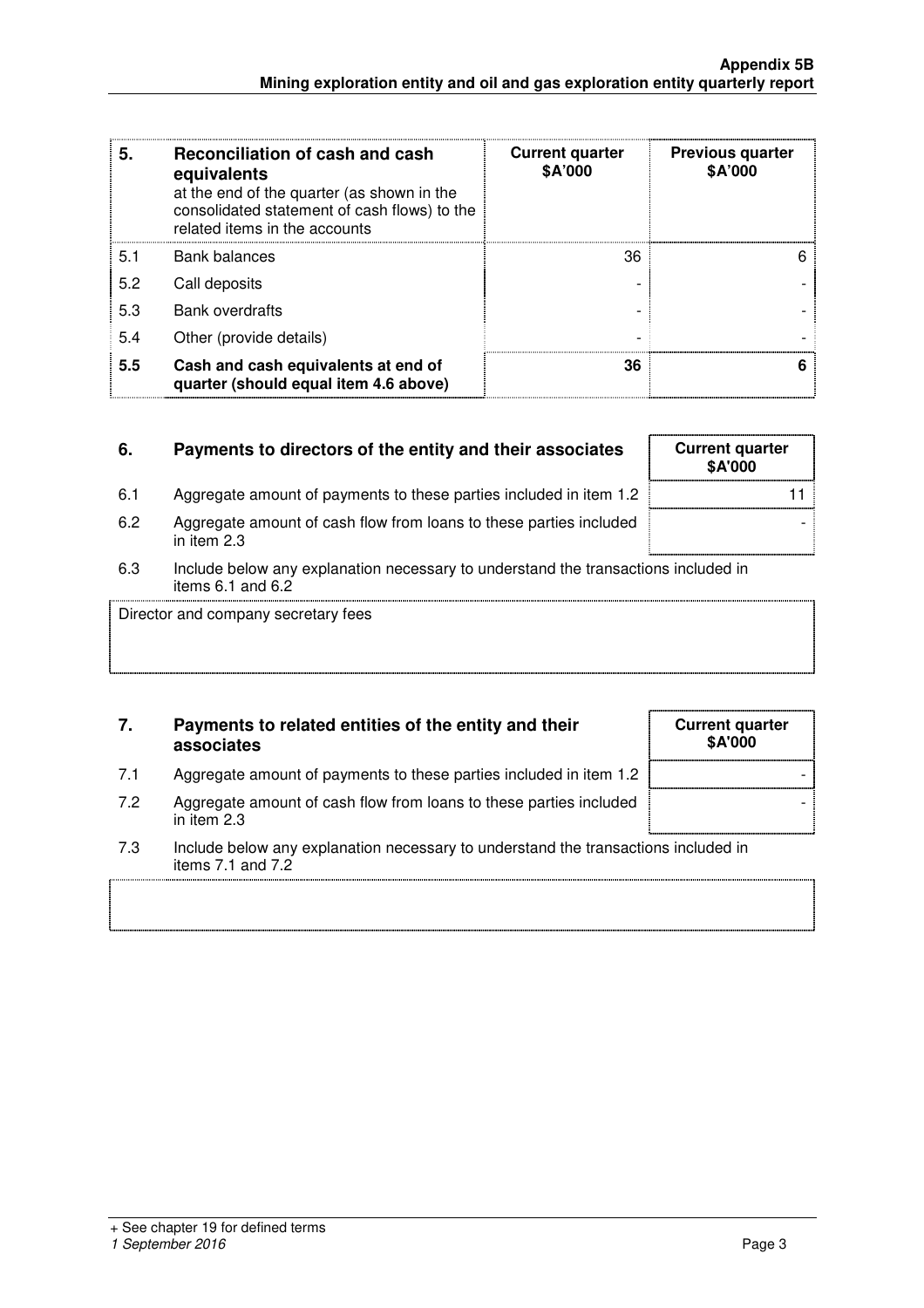| 8.  | <b>Financing facilities available</b><br>Add notes as necessary for an<br>understanding of the position | <b>Total facility amount</b><br>at quarter end<br>\$A'000 | Amount drawn at<br>quarter end<br>\$A'000 |  |
|-----|---------------------------------------------------------------------------------------------------------|-----------------------------------------------------------|-------------------------------------------|--|
| 8.1 | Loan facilities                                                                                         | 200                                                       | 200                                       |  |
| 8.2 | Credit standby arrangements                                                                             | $\overline{\phantom{0}}$                                  |                                           |  |
| 8.3 | Other (please specify)                                                                                  | 95                                                        |                                           |  |

8.4 Include below a description of each facility above, including the lender, interest rate and whether it is secured or unsecured. If any additional facilities have been entered into or are proposed to be entered into after quarter end, include details of those facilities as well.

In June 2018, the Company entered into an unsecured converting loan agreement (subject to shareholder approval) with an entity associated with the former Chairman, David Lloyd, to provide up to A\$300,000 additional working capital. The loan is subject to an interest rate of 3%. In June 2019, the facility was reduced to \$200,000 and has been extended until 30 April 2020.

In October 2019 the Company announced it was seeking interim funding via convertible notes. \$95,000 was received up to 31 December 2019, with a further \$280,000 received since the end of the quarter.

| 9   | Estimated cash outflows for next quarter | \$A'000 |
|-----|------------------------------------------|---------|
| 9.1 | Exploration and evaluation               |         |
| 9.2 | Development                              |         |
| 9.3 | Production                               |         |
| 9.4 | Staff costs                              |         |
| 9.5 | Administration and corporate costs       |         |
| 9.6 | Other (provide details if material)      |         |
| 9.7 | Total estimated cash outflows            |         |

| 10.  | <b>Changes in</b><br>tenements<br>(items $2.1(b)$ and<br>$2.2(b)$ above)                          | <b>Tenement</b><br>reference<br>and<br><b>location</b> | Nature of interest | Interest at<br>beginning<br>of quarter | <b>Interest</b><br>at end of<br>quarter |
|------|---------------------------------------------------------------------------------------------------|--------------------------------------------------------|--------------------|----------------------------------------|-----------------------------------------|
| 10.1 | Interests in mining<br>tenements and<br>petroleum tenements<br>lapsed, relinquished<br>or reduced |                                                        |                    |                                        |                                         |
| 10.2 | Interests in mining<br>tenements and<br>petroleum tenements<br>acquired or increased              |                                                        |                    |                                        |                                         |